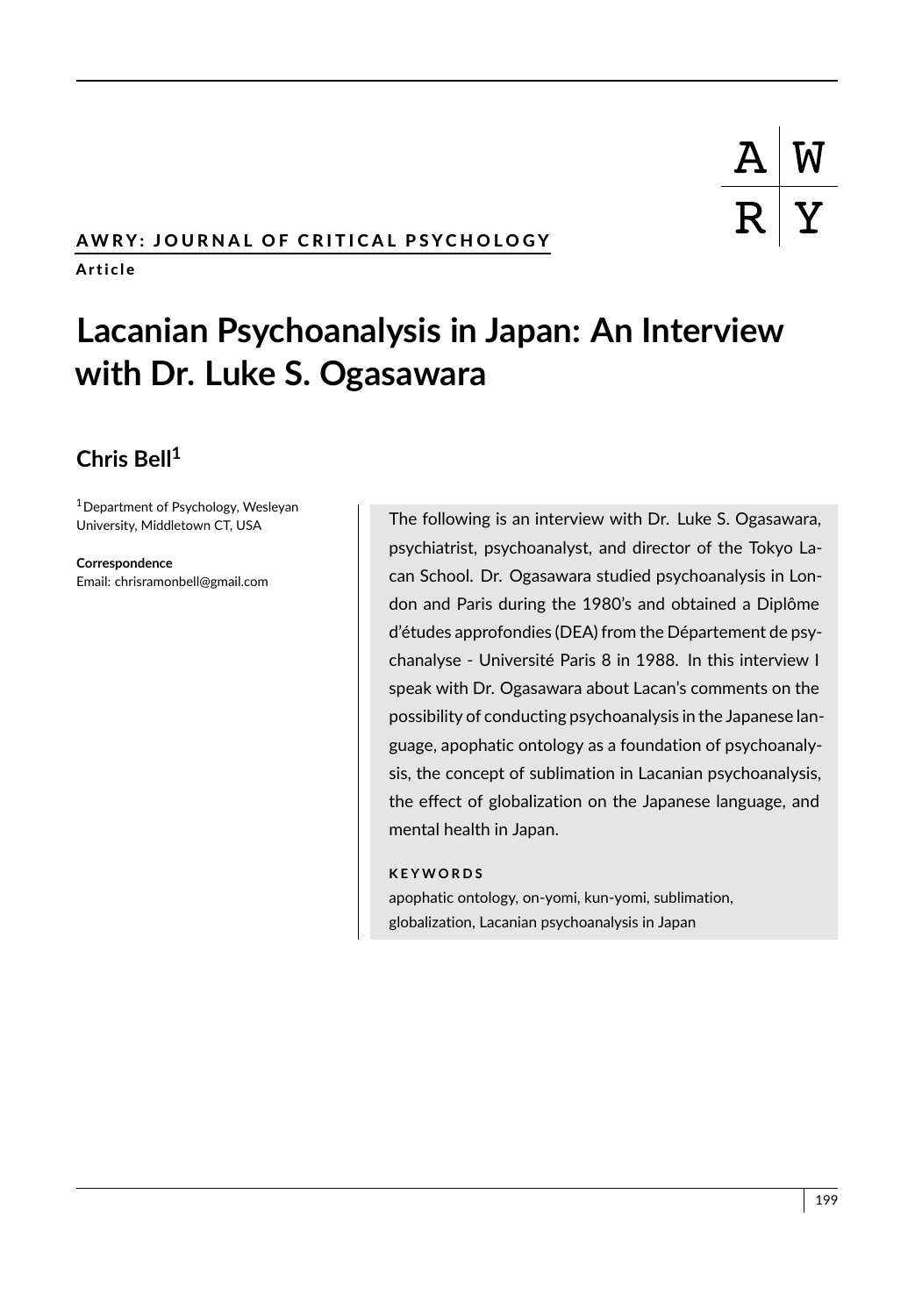# **Q1. Can you speak some about your history and trajectory as a mental health professional? How did you first become interested in Lacan? What was your path to becoming a Lacanian psychoanalyst?**

I'm a Lacanian analyst practicing in Tokyo. I was born in 1956 and qualified as a medical doctor in 1981. I was a program associate in the Tavistock Clinic in 1985-1986, and then a student of the *troisième cycle* of the *Département de psychanalyse* of the *Université de Paris VIII.* I obtained the *diplôme d'études approfondies en psychanalyse* in 1988.

I was already interested in psychiatry and psychoanalysis when I was a high school student, and to become a psychiatrist-psychoanalyst was my aim when I entered in the Faculty of Medicine in 1975.

In the first year of my university student life I discovered Jacques Lacan as one of the intellectual heroes of structuralism which was in vogue in those days. Of the texts collected in his *Écrits* I first read *La signification du phallus* with my friends in a university circle interested in contemporary philosophers. How it was difficult and incomprehensible! I would say it was almost traumatic. Because of that trauma the name of Lacan became for me something that will never cease to be written. I suppose all the serious Lacanians had a similar encounter with Lacan in their youth.

In London I had analytic experience with a Kleinian. I chose London as the place of my psychoanalytical training because at that time (in 1985, that is, 4 years after Lacan's death) I had no information about how they formed Lacanian analysts in Paris. In London I met some British Lacanians and participated with them in the *Rencontre internationale du Champ freudien* held in Paris in February 1986. There I met Jacques-Alain Miller for the first time, and I decided immediately to move to Paris to have analytic experience with him.

I learned much from Jacques-Alain Miller about how to read Lacan's texts. He was an excellent teacher and psychoanalyst for me for decades. But as I noticed important mistakes of transcriptions in the texts of Lacan's *Séminaire* he established, my transference to him cooled down. Then I had analytic experience with Colette Soler whom I regarded as the most estimable analyst after Jacques-Alain Miller, and then with Gérard Haddad whose book *Le jour où Lacan m'a adopté* showed clearly that he was one of the most faithful analysands and disciples of Lacan.

# **Q2. Lacan visited Japan twice, in 1963 and 1971, and was clearly fascinated by the unique written and spoken structure of the Japanese language, and specifically the distinction between** *kun-yomi* **and** *on-yomi* **readings of Chinese characters. Regarding the possibilities of psychoanalysis in Japan, Lacan made a shocking statement: "no one who dwells in the Japanese language has a need to be psychoanalyzed." How was Lacan both correct and incorrect about this assertion?**

Before answering your questions let us ask ourselves why Lacan had to develop his teaching that could seem to be unnecessarily complicated, messy or even incoherent. You might get such impressions from his *Écrits* and *Séminaires* if you look only at the façade of his teaching. But if you look at its foundations you will find something that is much simpler.

What is the practical aim of his teaching? The answer is quite simple: to form and qualify a new psychoanalyst. Why? Because we want to transmit psychoanalysis to younger generations: without transmission psychoanalysis as praxis will perish. And how? Only on the basis of something that happens intrinsically in the psychoanalytical experience as such, not on the basis of something that is extrinsic to it such as the duration or the total hours of the didactic analysis, a thesis presented at its end, etc.

How can we form and qualify a new psychoanalyst only on the basis of his or her own psychoanalytic experience? To answer this question as adequately as possible Lacan thought it is necessary to found psychoanalysis purely,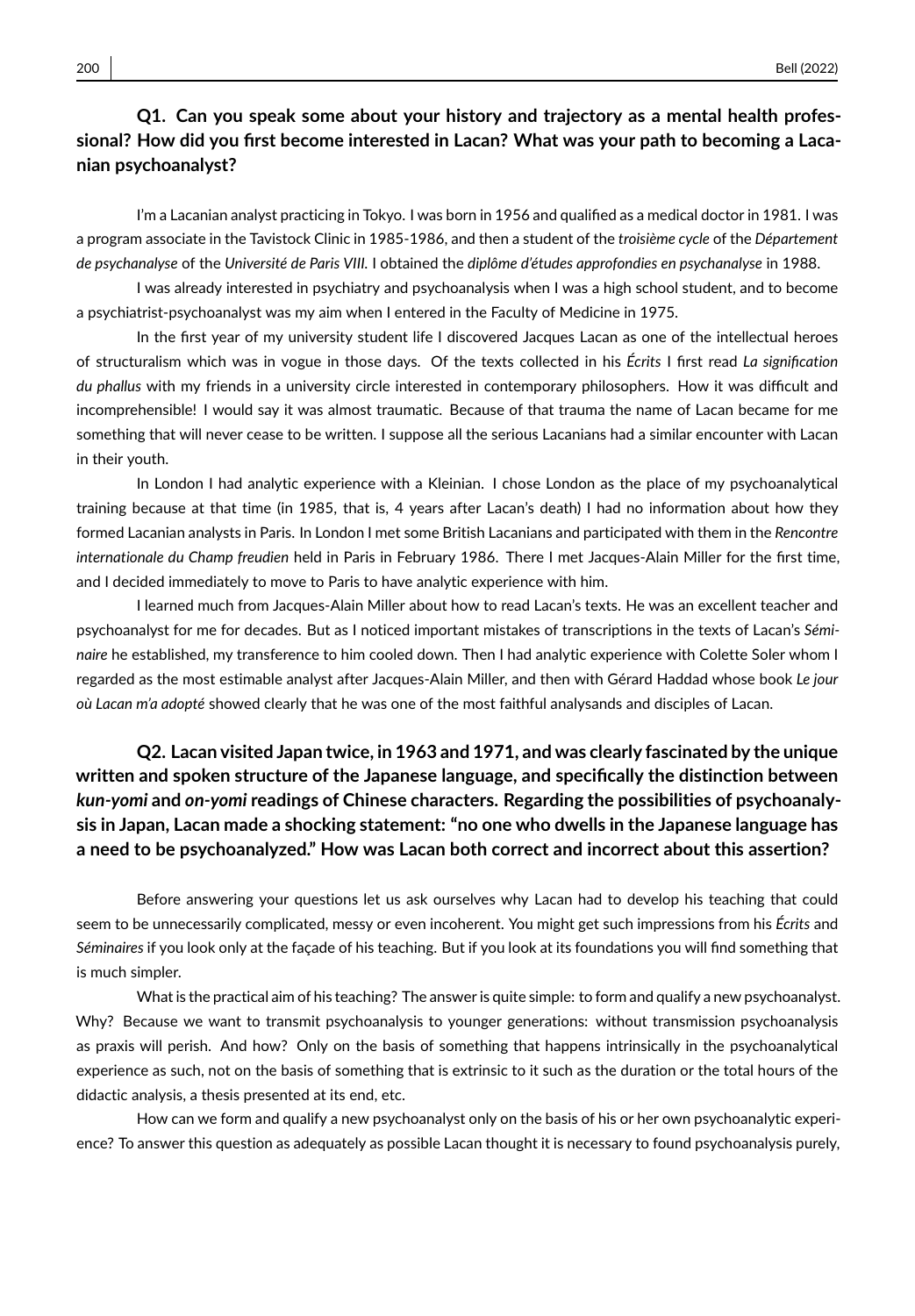that is, not only not empirically (biologically, medically, psychologically, sociologically, etc.) but also not metaphysically.

To found purely psychoanalysis: all the teaching of Lacan consists in it. It's quite simple and clear, isn't it? And we can verify our thesis by quoting these three phrases of him respectively from the 1950's, '60's and '70's:

*That is the problem of foundations [of psychoanalysis] which must assure to our discipline [i.e. psychoanalysis] its place in the sciences: the problem of formalization which in fact is very badly engaged (1953, Fonction et champ de la parole et du langage en pychanalyse, in: Écrits, p.284).*

*I'm going to talk to you about the foundations of psychoanalysis (1964, Le séminaire XI, Les quatre concepts fondamentaux de la psychanalyse, p.7).*

*There is no sexual relation [il n'y a pas de rapport sexuel] — that is the foundation of psychoanalysis (1977- 1978, Le séminaire XXV, Le moment de conclure, la séance du 11 avril 1978).*



**FIGURE 1** 

I call the pure foundation of psychoanalysis "apophatic ontology" after apophatic theology. Why apophatic? Because it concerns quite simply the central, fundamental and irreducible hole of Being (das Sein) which Heidegger annuls with a cross, the hole I call rather awkwardly "apophatico-ontological hole" (cf. the figure 1). The apophatic ontology is, so to say, the essence that Lacan extracted from Heidegger's thinking to found psychoanalysis purely on it.

To distinguish in English strictly "Being" (das Sein) from "beings" (das Seiende) I'll write "Being" (das Sein) with a capital "B" and "beings" (das Seiende) in plural. And instead of using a cross I'll strike out the word "Being" and "Sein" with a line: Being, Sein because it's simpler and easier technically.

I guess that Lacan invented his *mathème* (Lacan called *mathèmes* the symbols he invented under the inspiration of mathematical logic, such as A, a, \$,  $S_1$ ,  $S_2$ , etc.) the barred subject \$ from Heidegger's Sein. So we can call the hole of Being the hole of the subject \$ too (cf. the figure 2).

What we call desire in psychoanalysis can be defined as the apophatico-ontological hole. Desire is the apophatico-ontological hole: this is the apophatico-ontological definition of desire in psychoanalysis. And this definition is suggested by Freud in a passage quoted by Lacan in chapter VII *Zur Psychologie der Traumvorgänge* (though it is not psychological but metapsychological) of *Traumdeutung* where it is said that the core of our Being [der Kern unseres Wesens] consists in the unconscious desire [unbewusste Wunschregungen] which cannot be seized, inhibited nor destroyed [unfassbar, unhemmbar, unzerstörbar]. I would add that the apophatico-ontological definition of desire is what enables us to establish the connection between apophatic ontology and ethics of psychoanalysis.

The apophatic ontology can be developed as a topology of the hole of the subject  $$$  and a dialectical process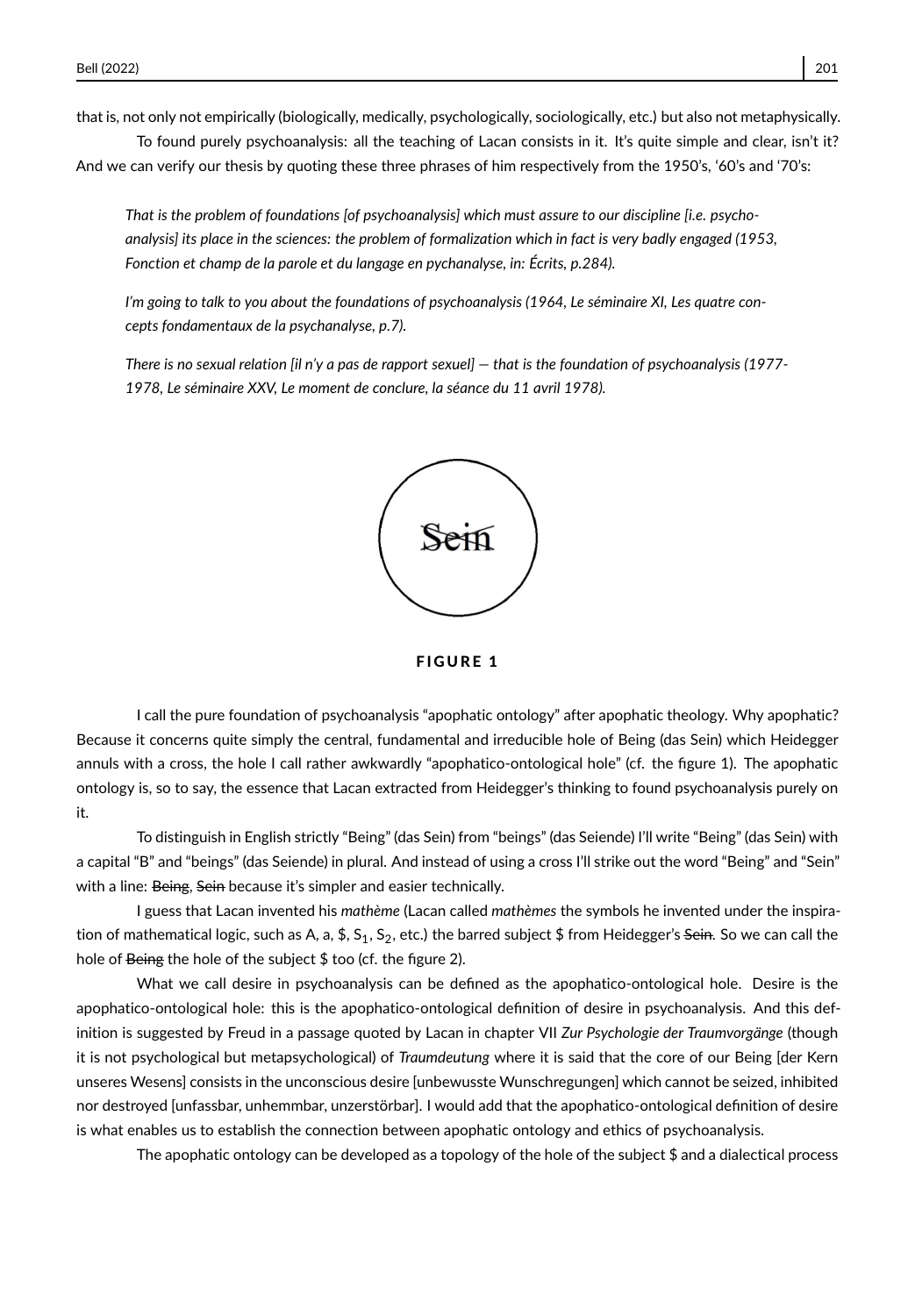

of its dissimulation and revelation. In this perspective we can consider what Heidegger called *Geschichte des Seins* (History of Being) as a dialectical phenomenology of the hole of the subject \$:

0) the "archaeological" phase of the History of Being (cf. the figure 2): in principle (en archè) the hole of the subject \$ was open. It is irreducible, that is, its obturation or its dissimulation are impossible.





1) the metaphysical phase (cf. the figure 3): the hole is obturated by Plato's  $\iota \delta \epsilon \alpha$  (which is formalizable with Lacan's *mathème* S<sub>1</sub>, the master signifier) and the subject \$ is repressed and hidden in the locality of what doesn't cease not to be written (Lacan's definition of impossible). This is what Freud called *Urverdrängung* (archi-repression: in French they say sometimes *archi-refoulement* or *archirefoulement*, so why not archi-repression in English?) — we can say: archi-repression of the archi-desire of the subject \$ or archi-repression of the subject \$ as archi-desire. The whole metaphysics is characterized by this obturation and dissimulation of the hole of the subject \$ by the master signifier S<sub>1</sub>, that is, something that is ideal or transcendental: to ontos on, ens qua ens, substantia, what is called Being in the traditional ontology, God as *causa sui*, that is, God which Blaise Pascal called "God of philosophers and savants" in its difference from "God of Abraham, Isaac and Jacob", the transcendental subject or the transcendental ego, etc. If Heidegger says that metaphysics cannot think of Being as such it is because the hole of the subject  $$$  is archi-repressed and hidden by Plato's ιδεα S<sub>1</sub> and this archi-repression itself is hidden and forgotten for metaphysical thinking. The obturation of the apophatico-ontological hole by the master signifier  $S_1$  and the simultaneous archirepression of the subject \$ give us the structure of what Lacan calls alienation (topologically) and the discourse of university (mathematically, that is, with *mathèmes*) (cf. the figure 4).

2) the eschatological phase: we can consider that the metaphysical phase of the History of Being is over around the end of the 18th century, that is, around the end of the period Michel Foucault called *l'âge classique*. Heidegger detects the fulfillment (*Vollendung*) of metaphysics in Nietzsche's thinking, especially in his concepts of *Wille*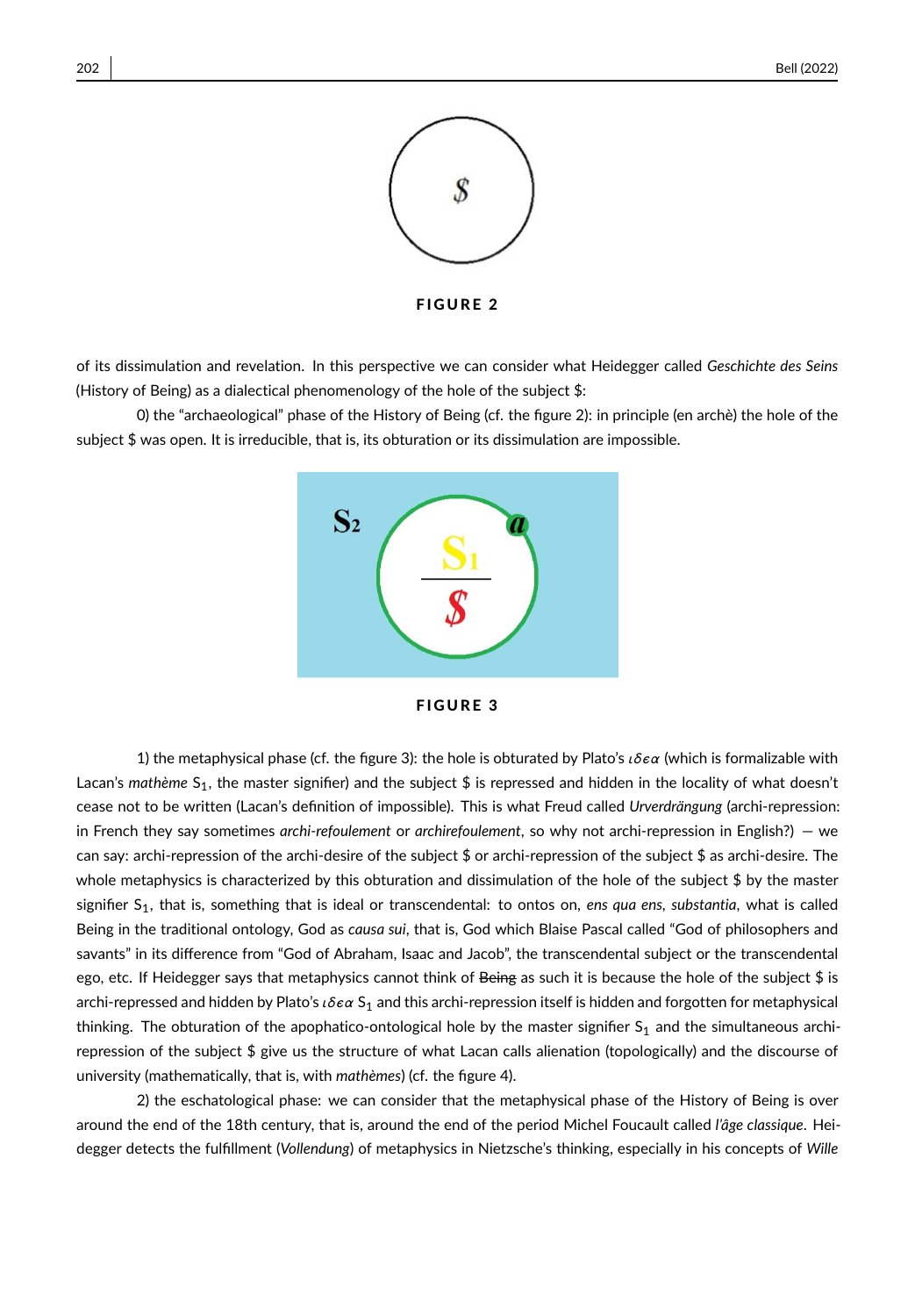

*zur Macht* and *ewige Wiederkehr des Gleichen* (cf. his lectures on Nietzsche: Gesamtausgabe, Band 6). What happened then? The obturation of the apophatico-ontological hole by the metaphysical S1 is annulled by the effects of modern science and capitalism so that the hole opens itself and reveals itself as a break or a hiatus. What Freud discovered under the name of the unconscious is nothing other than this apophatico-ontological hole being revealed. Because this gaping hole gives you an intolerable angst (angst of nihil, of death and of guilt or sin — in short what Freud called *Kastrationsangst*) you will know nothing of it (as Freud says of his case Wolfman: *er wollte von der Kastration nichts wissen*) by its re-obturation (by posing new master signifiers S<sub>1</sub>: for example *Wille zur Macht* and *Übermensch* in Nietzsche's thinking) or re-dissimulation (by proliferating new objects a: *ewige Wiederkehr des Gleichen* for the philosopher of *Wille zur Macht*). Thus the eschatological phase of the History of Being where we are living actually since the French revolution is characterized by the gaping hole of the subject \$ and the fierce resistance against its coming out. What Freud called superego is nothing other than Nietzsche's *Wille zur Macht* which never ceases to desire Mehr-Macht (surplus power). And what Lacan called *désir de l'Autre* (desire of the Other) is also nothing other than *Wille zur Macht*. So we can say that in the structure of alienation the archi-desire  $$$  is alienated and represented by the desire of the Other S<sub>1</sub> (cf. the figure 3). This structure is described by Lacan with his formula: « un signifiant S<sub>1</sub> représente le sujet \$ pour un autre signifiant (*a* ou S<sub>2</sub>) » [the signifier S<sub>1</sub> represents the subject \$ for another signifier (*a* or S<sub>2</sub>)].

Then we could say that psychoanalysis consists in this: to become capable of letting come out the apophaticoontological hole (the hole of the subject \$) which will reveal itself, as it will reveal itself of itself (as Heidegger says to define what phenomenology is: apophainesthai to phainomena: *Das, was sich zeigt, so wie es sich von ihm selbst her zeigt, von ihm selbst her sehen lassen*) by abandoning all the vain efforts of resistance against its revelation.

In this sense we could define psychoanalysis as practical (that is, not speculative) phenomenology of the subject \$ (not the subject as *substantia* but as the apophatico-ontological hole).

And we could formalize the process of psychoanalytical experience mathematically as the transformation from the discourse of the university to that of the analyst and topologically as the transformation from alienation to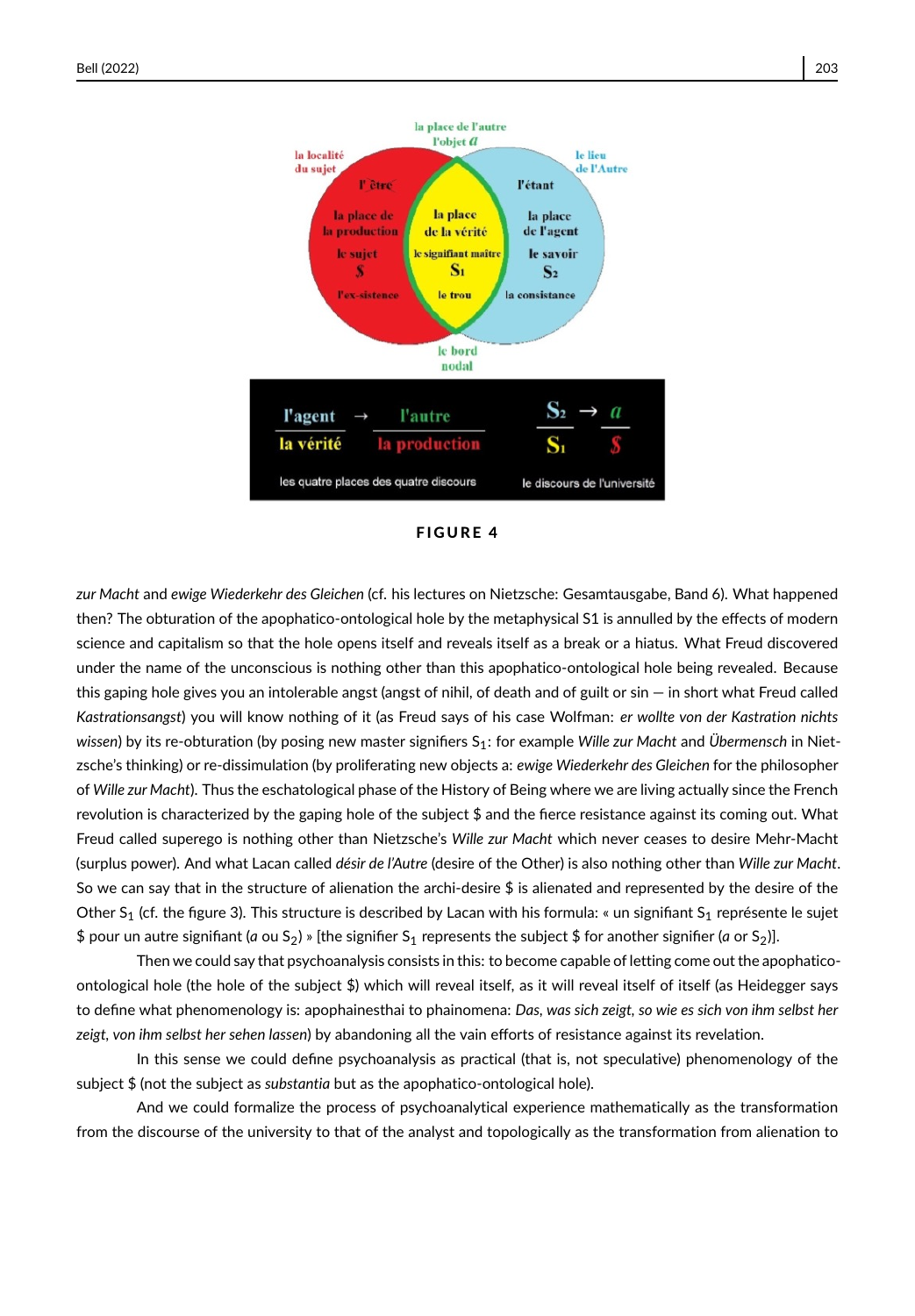separation (cf. the figure 5):

The subject \$ in the discourse of the analyst which reveals itself as an open hole is the de-alienated and sublimated desire which Lacan calls the desire of the analyst. This de-alienation and sublimation of desire characterizes the end of the psychoanalytical experience. In other words, "to be a psychoanalyst" (which is to be written as "to be a psychoanalyst") is the sublimation of desire. If you have attained the sublimation of desire you can be a psychoanalyst, and to be a psychoanalyst you must have attained the sublimation of desire.



Well, now I'll try to answer your questions. Why does Lacan say, "no one who dwells in the Japanese language has a need to be psychoanalyzed"? (cf. my [blog article\)](https://ogswrs.blogspot.com/2019/01/why-lacan-says-no-one-who-dwells-in.html). Because those who are dwelling in the Japanese language are very much satisfied with the discourse of the university where they are living such that they have no need to "progress" to the discourse of the analyst. Or, in other words, they won't "progress" to the discourse of the analyst because of the very strong resistance against such a progress due to the fixedness of the master signifier S1 in the place of truth in the discourse of the university.

How is this fixedness conditioned by the characteristics of the Japanese language? Because of the duality of *on-yomi* and *kun-yomi*, as Lacan says. Or we can quote another remark of his about Japanese: "Japanese people speak Chinese in their own national language" (cf. *Autres écrits*, p.498).

To say it more precisely, the Japanese language contains in it innumerable Chinese words imported from China since the 5th century CE. In texts they are written in Chinese characters and in speech they are pronounced in an imitationally Chinese way (this is what is called the *on-yomi* of Chinese words in Japanese). Those Chinese words pronounced in an imitationally Chinese way in speech have as such no meaning in the Japanese language per se so that their meaning must be allotted *a priori* to them (that is what is called the *kun-yomi* of Chinese words in Japanese). In consequence nobody can say something that is meaningful in Japanese without a meaning that is given *a priori*. It is exactly this peculiar linguistic condition that brings about the fixedness of the master signifier  $S_1$  in the place of truth in the discourse of the university, which we could call master significance (*la signifiance maîtresse*) because it is situated in the place of the signified.

In the Japanese language and, in consequence, in Japanese society in general the master significance is given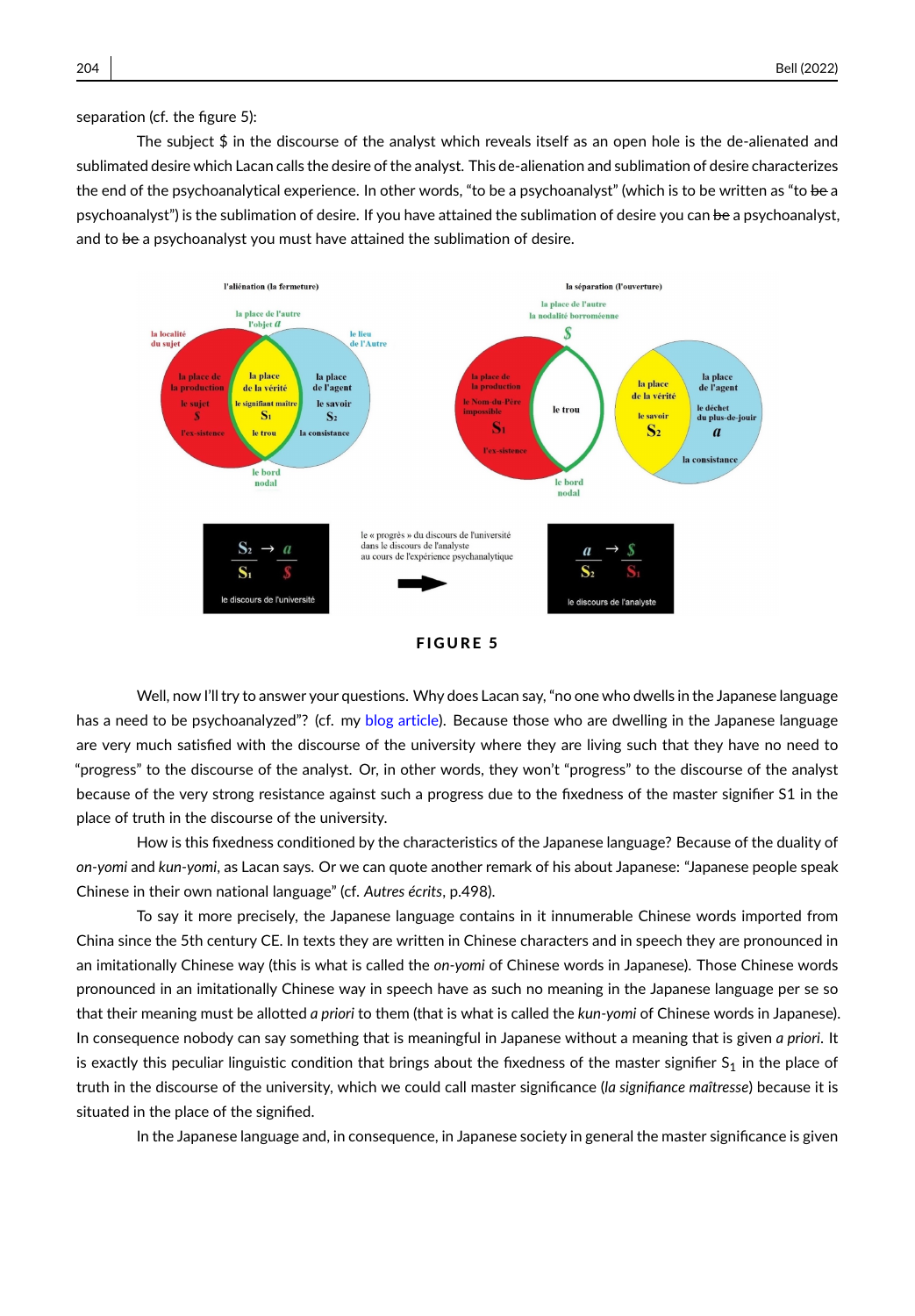*a priori* so that whatever one says or whatever one does not say in Japanese the communicated meaning is the same: the master significance S<sub>1</sub> is given *a priori*. This is the condition in cultural anthropology called a high-context culture. The psychopathological condition characterized by such a fixedness of the master significance  $S_1$  is called paranoia. Paranoiac master significance is called in German psychiatry *Wahnbedeutung* (delusional significance).

Because of this fixedness of master significance  $S_1$  in the Japanese language, you cannot think in Japanese — "think" in the sense of Cartesian "cogito".





As Lacan explains it in the session of the 29th January 1964 of his Seminar XI, cogito consists in *dubito* (what Descartes calls *doute hyperbolique* or doute méthodique) which consists in foreclosure (*forclusion*) of the master significance S1 supposed *a priori* in the place of truth in the discourse of university. For Descartes, the master significance  $S_1$  to foreclose is the truth of medieval Scholasticism. In consequence of the foreclosure of  $S_1$ , a structural transformation occurs from the discourse of the university into the discourse of the analyst where the subject \$ comes out as the apophatico-ontological hole (cf. the figures 5 and 6). This is what occurs in the Cartesian "*cogito ergo sum*" and what is expected to happen in psychoanalytical experience.

But in the Japanese language that doesn't happen because of the fixedness of the master significance S1 conditioned exactly by its linguistic characteristics. So nobody thinks in Japanese nor needs psychoanalysis. They are quite satisfied in their discourse of the university.

It is exactly this fixedness of the master significance  $S_1$  in Japanese society that made Alexandre Kojève speak of the snobism in its pure state of Japanese civilisation and Roland Barthes of *L'Empire des signes* (Empire of signs) which would mean absolutism of the master signifier  $S_1$  in Japan.

Nevertheless, there are a relatively small number of Japanese who are not satisfied in the discourse of the university because of a kind of instability of the master significance  $S_1$  in their existential condition. If they are fortunate enough to find Lacanian psychoanalysis they come to see me for their analytical experience. If not, they let themselves be heavily medicated with anxiolytics and antidepressants by psychiatrists who have now no need to think in their job thanks to the DSM-5. Yes, the DSM since its third edition published in 1980 has had a real effect of idiotisation for Japanese psychiatrists in general.

#### **Q3. Is Lacan's later theorizing regarding the** *sinthome* **more conducive to describing the functioning of Master signifiers in the Japanese language?**

Certainly the term *sinthome* Lacan introduced in his teaching in the *Séminaire* of the year 1975-1976 dedicated to James Joyce is the old orthography of the word *symptôme* (symptom), but Lacan indicated clearly its homophony in French with "*saint homme*", that is, saint: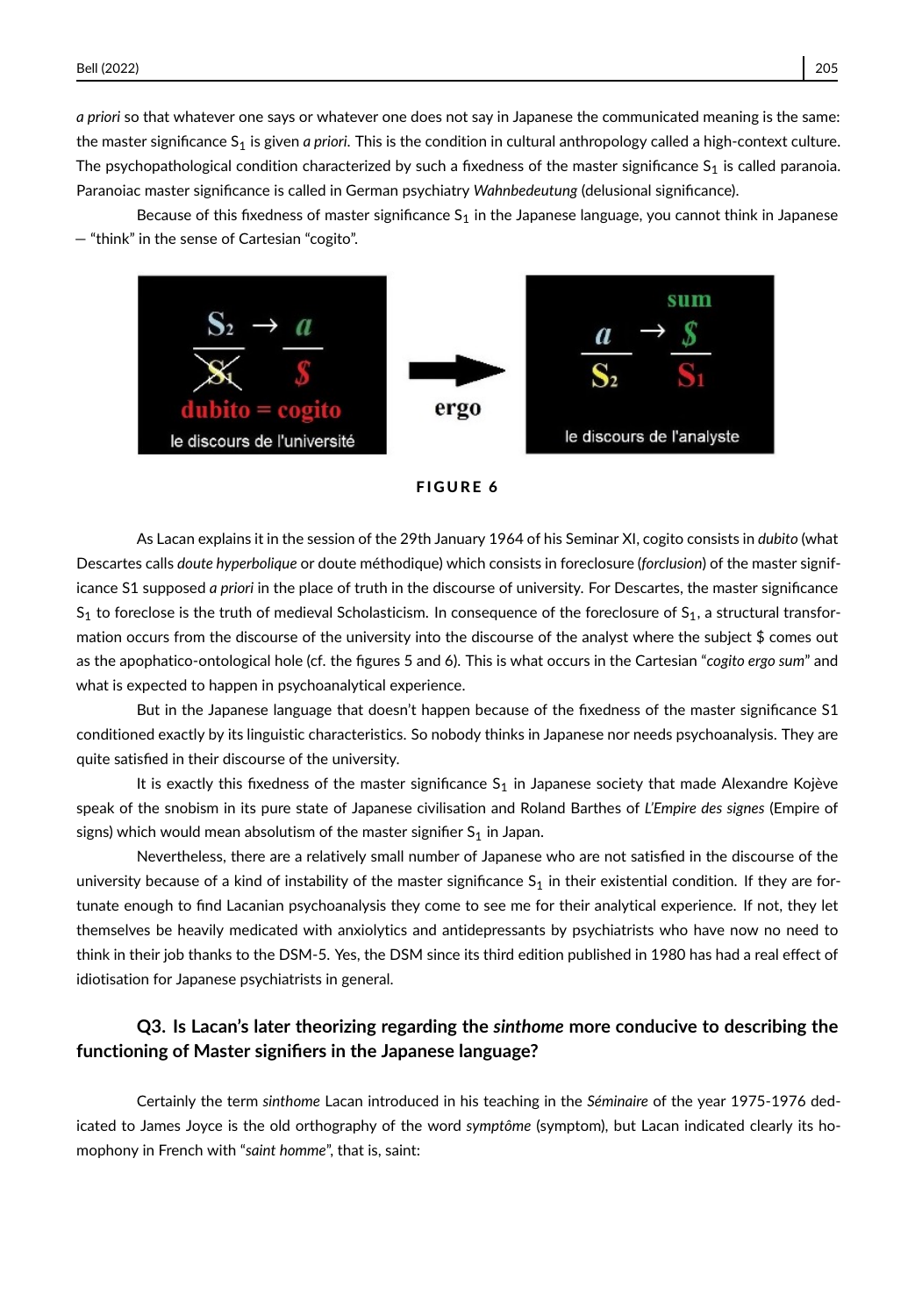*Joyce le sinthome fait homophonie avec la sainteté, dont quelques personnes ici peut-être se souviennent que je l'ai télévisionnée (Le séminaire XXIII, p.162).*

*Joyce le sinthome is a homophone of saint homme. Some people here remember probably that I talked of the saint in Télévision.*

Then what did he say in *Télévision*? This (cf. *Autres écrits*, p.519):

*C'est qu'on ne saurait mieux le [psychanalyste] situer objectivement que de ce qui dans le passé s'est appelé: être un saint.*

*That is, we could not situate the psychoanalyst objectively better than by referring to what was called in the past "being a saint."*

We must remember that Lacan said is always in the context of the problematics of formation and qualification of a new psychoanalyst: someone in his or her analytic experience passes from a position of analysand to that of analyst when he or she attains to the existential structure of being a saint, as far as a saint is someone that the Catholic Church canonizes according to certain criteria.

And why did Lacan talk of being a saint suddenly here in *Télévision* which was written probably in November and/or December 1973? We can recall that he talked in the *Séminaire* XX (1972-1973) *Encore* of mystics such as Hadewijch of Antwerp, saint Teresa of Avila and saint John of the Cross. So we can consider that when he talked of being a saint in *Télévision* it is in line with the problematics of mystical jouissance as jouissance beyond phallic jouissance and surplus jouissance (*plus-de-jouir*), that is, the problematics of jouissance of sublimation or sublimational jouissance.

Therefore, we can think that when Lacan talks of *sinthome* he thinks of the sublimation of desire as the condition of the end of analysis.





In *Séminaire* XXIII (1975-1976) *Le sinthome* Lacan formalizes sinthome with the fourth ring Σ of the Bor-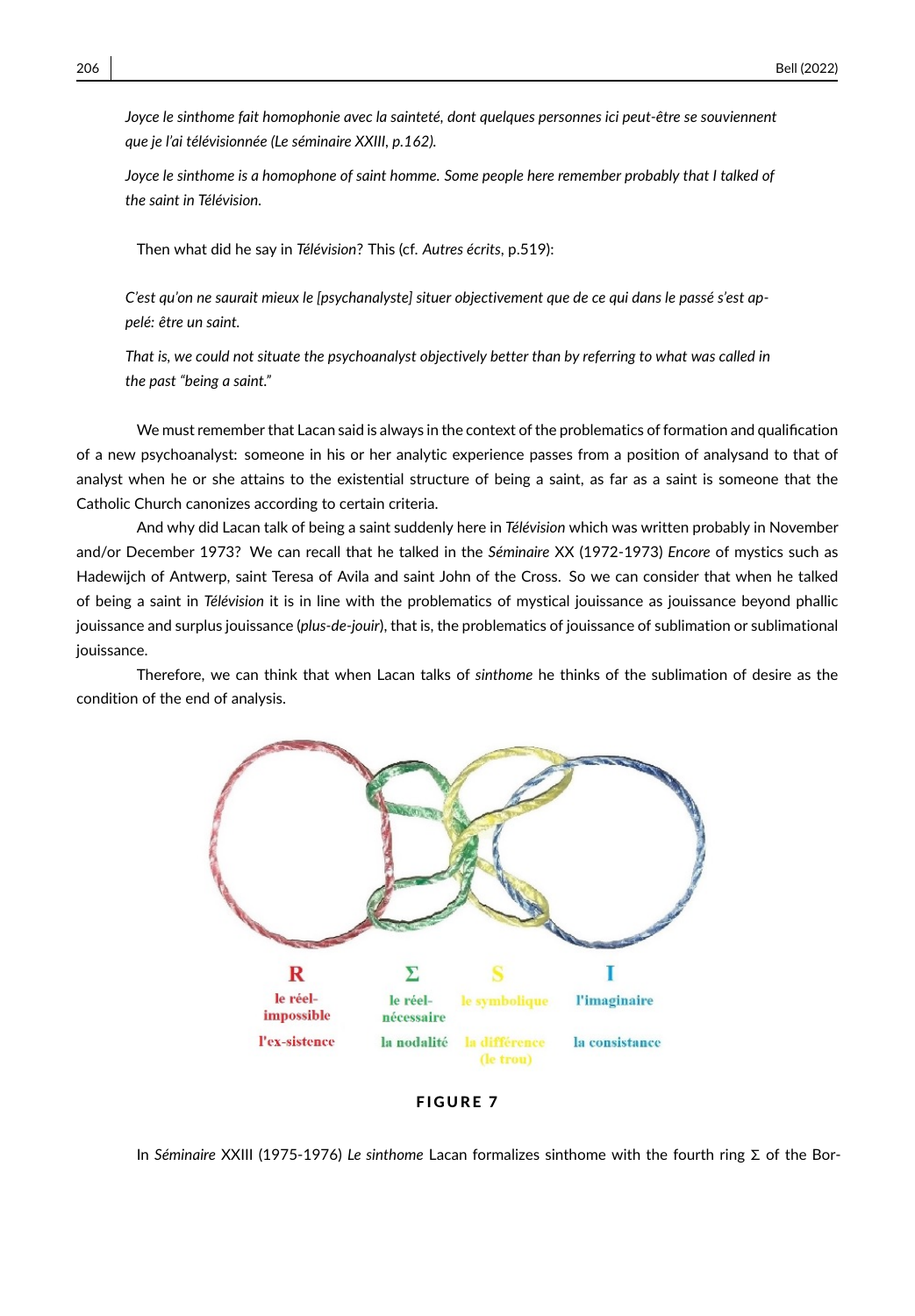romean knot, which knots the three other rings together in a Borromean way (cf. the figure 7). So we can say the function of the fourth ring Σ consists in "nodality", the term used by Lacan in the *Séminaire* XXI (1973-1974) *Les nondupes errent*. This function is that of the place of the other in the four discourses (I put the same color green for the place of the other in the four discourses, for the ring Σ and for the edge of the apophatico-ontological hole).

In the discourse of the analyst the *sinthome* corresponds to the subject \$ which comes out as an open hole and is the sublimated desire of the analyst. In the discourse of the university the *sinthome* corresponds to the object a which is the signifier of the symptom in its ordinary sense.

#### **Q4. The Oedipus complex is a cornerstone of psychoanalytic theory. How or how not is the Oedipus complex a feature of Japanese culture and subjective experience?**

Certainly Freud said that the Oedipus complex is the core of neuroses, but for Lacan what is the core and the foundation (the basis, the ground) of psychoanalysis is not the Oedipus complex, but the castration complex, that is, the apophatico-ontological hole supposed to be the hole of the lacking phallus  $(-\phi)$  of the mother's body (cf. the figure 8).





Why does the apophatico-ontological hole get the signification of the hole of the lacking phallus ( $-\phi$ ) of the mother's body? Because of the supposition that the phallus Φ– the paternal phallus, or more precisely the patriarchal phallus (der Phallus des Urvaters) — can obturate the hole and satisfy the mother's desire: if the phallus can obturate it so it must be the hole of the lacking phallus. Thus, it acquires the phallic significance (–Φ).

But, in fact, the apophatico-ontological hole is impossible to obturate. There is no phallus that can obturate it. That is the meaning of Lacan's formula: *il n'y a pas de rapport sexuel* (there is no sexual relationship) which he presented to us in that form for the first time in his Séminaire XVI (1968-1969). He said it in a more Freudian terminology already in 1953: *la mythologie de la maturation instinctuelle* [the mythology of the maturation of sexual instinct] (*Écrits*, p.263). That is, the phallus Φ under the primacy of which the genital organization is to attain as the final stage of maturation in the development of libido (or of sexual instinct) according to Freud's presupposition is in fact impossible, i.e. it does not cease not to be written.

It is because of the impossibility of the patriarchal phallus Φ that the sexual instinct is essentially the death drive: where you expect sexual jouissance in the genital relationship you will only encounter the apophatico-ontological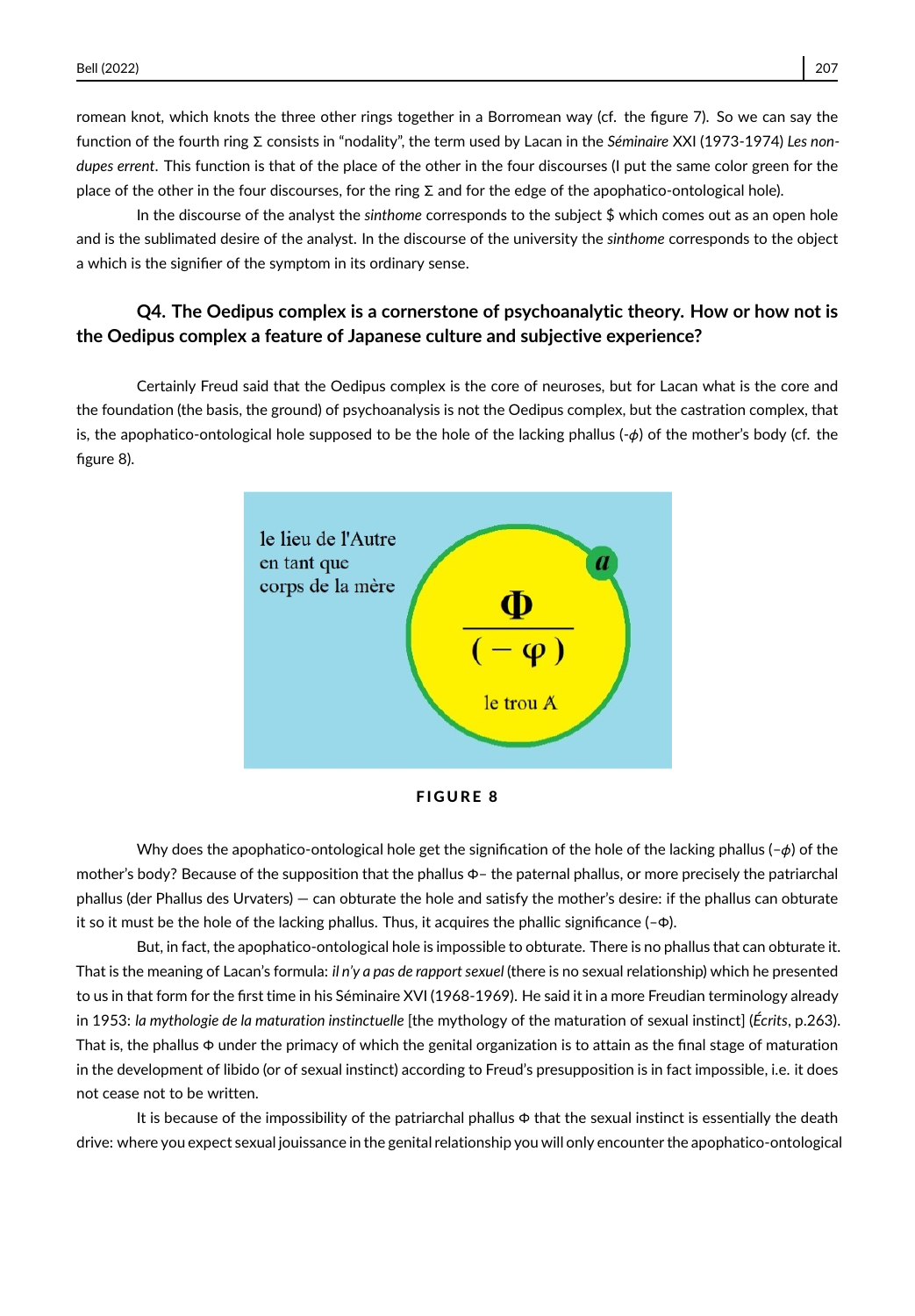hole as the hole of death, nihil and sin. The sexual instinct will drive you necessarily to that fatal encounter. All of psychopathology consists in resistance against that and denial of that.

Then what can Lacanian psychoanalysis give to us? The possibility of sublimation in so far as Lacan teaches to us that "*l'amour est la sublimation du désir*" [love is sublimation of desire] and "*seul l'amour permet à la jouissance de condescendre au désir*" [only love allows jouissance to condescend to desire] (cf. the session of the 13 March 1963, *Le séminaire* X *L'angoisse*).

The condition of psychoanalysis is the analyst's desire as sublimated desire. A psychoanalyst must have attained the sublimation of desire — that's why his own experience of psychoanalysis is indispensable. The analyst's desire as sublimated desire can in its turn lead an analysand to a sublimation of desire. That constitutes the end of analysis.

At the very end of his *Séminaire* XXV (1977-1978) *Le moment de conclure* [the moment of conclusion] Lacan shows us a trefoil knot (cf. the figure 9) :





So we could say that in psychoanalysis as a dialectic of desire the hole of the subject \$ comes out finally in the form of a trefoil knot as the symbol of the sublimation of desire. We don't know if that is *the* conclusion of Lacan's teaching. But we could work under its sign.

#### **Q5. In what sense is Nietzche's** *Wille zurMacht***the***Vollendung* **(fullfilment) of metaphysics? Why does Heidegger think this?**

I really recommend you read Heidegger's *Nietzsche* (Gesamtausgabe, Band 6). I'm convinced that it's one of the most interesting and exciting books ever written about Nietzsche and in all the domain of philosophy in general. And I think it's the most recommendable of Heidegger's books for beginners, more readable than *Sein und Zeit*.

Heidegger regarded Nietzsche as the philosopher of *Vollendung der Metaphysik* in so far as in his turningupside-down of Platonism (*Umdrehung des Platonismus*) the history of metaphysics came to its achievement and revealed the structure characterizing metaphysics as such, that is, the apophatico-ontological hole obturated initially by Plato's ιδϵα and now coming out as the *Ab-grund* (foundational abyss) of metaphysics. The *Wille zur Macht* is Nietzsche's paranoiac effort to re-obturate the hole, the effort Nietzsche called classical nihilism — heroic and powerful classicism in its difference from Wagner's weakling romanticism.

#### **Q6. How specifically do modern science and capitalism change the status of S<sup>1</sup> and cause**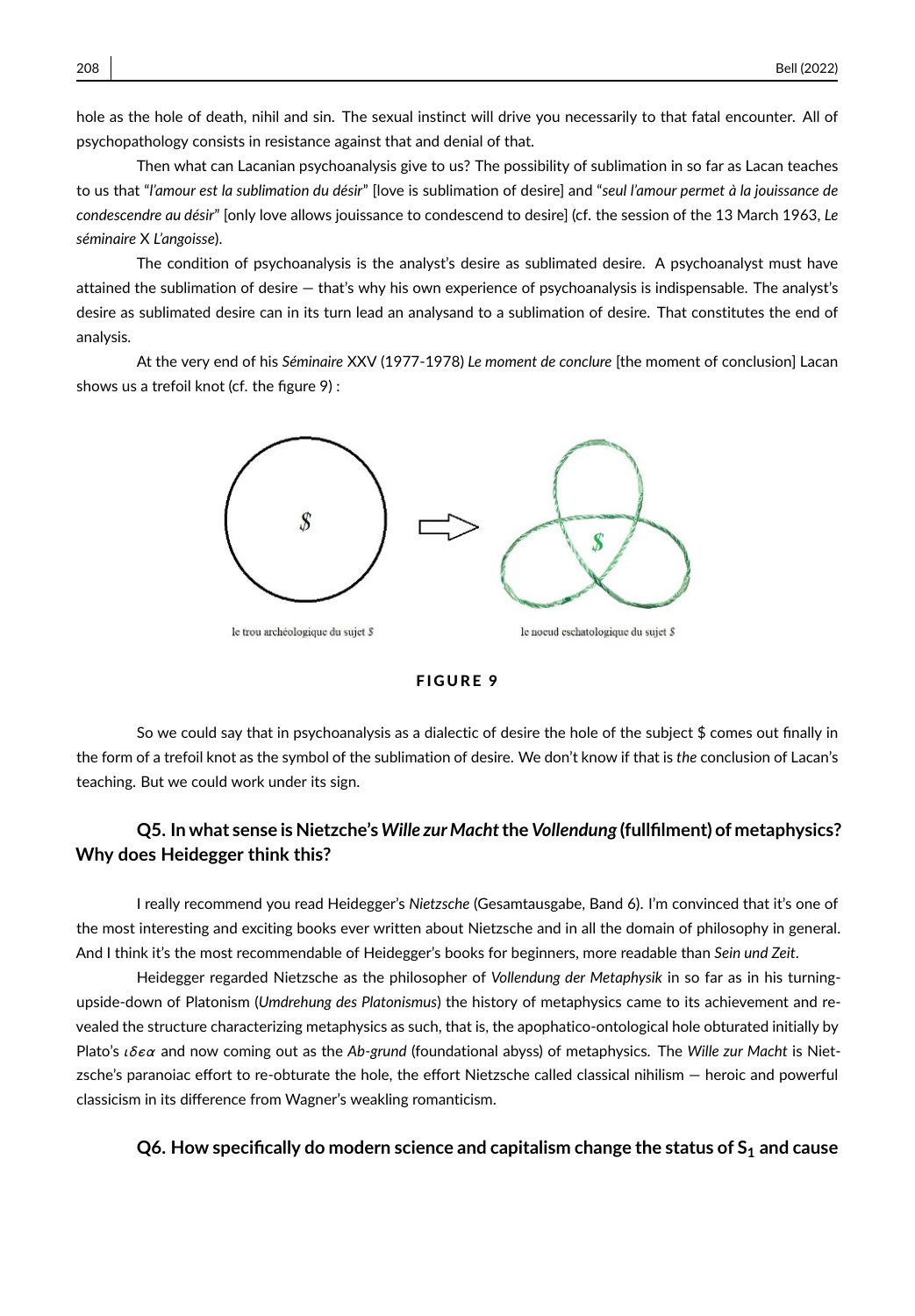# **the apophatic-ontological hole (which for Lacan is the lacking / desiring subject) to reveal itself? In so far as science and capitalism bring about a new relation to the S1, do they function similarly to a psychoanalyst?**

For modern science what exists really is only what can be analyzed scientifically including what is potentially analyzable, that is those things that we cannot analyze for the moment because of technical conditions but that we will be able to analyze if some technical difficulties are overcome. And for modern capitalism what exists really is only what is exploitable for the production of surplus value including what is potentially exploitable, that is those things that we cannot exploit for the moment because of technical conditions but that we will be able to exploit if some technical difficulties are overcome. So modern science and capitalism revealed that which is to ontos on (what really is) for metaphysics — for example, Plato's ιδεα, God as causa sui, transcendental subject — is nothing more than *Denkgemächt* (a pure fabrication of thought) and thus induced the end of the metaphysical phase of the History of Being and the beginning of the eschatological phase.

Lacan says in *La science et la vérité* that, "the subject on which we operate in psychoanalysis cannot be other than the subject of science" (*Écrits*, p.858). That is, Freud discovered the unconscious and invented psychoanalysis only when the apophatico-ontological hole (the hole of the subject \$) revealed itself as a gape under the effect of modern science (and modern capitalism) which discarded as mere thought fabrications those metaphysical and ideal  $S_1$ 's obturating the hole of the subject \$. But now we have in front of us those "obscene and ferocious" master signifiers S<sup>1</sup> in the place of the hole, such as what Marx called *der absolute Bereicherungstrieb des Kapitalisten* (the absolute enrichment instinct of the capitalist), Nietzsche's *Wille zur Macht*, Freud's superego, etc. We try to free ourselves from their domination in psychoanalysis by foreclosing them into the place of the impossible (what doesn't cease not to be written) (cf. the figure 5).

In the metaphysical phase of the History of Being they believed in the eternal master signifier  $S_1$  (metaphysical God) capable of obturating the hole stably and eternally. Now that science and capitalism tell us that such a master signifier doesn't exist, we are under the domination of master signifiers which don't cease to demand "more and more" to keep their obturating effect in the place of the hole. In that sense Lacan reduced the Freudian superego to the categorical imperative "*Jouis!*" (Have more and more jouissance! Don't cease to get more and more jouissance!) That's exhausting, and that will finally bring about the extinction of humankind because of the climate catastrophe. We must free ourselves from the capitalistic master signifier. It's really urgent.

### **Q7. Could you elaborate any further on the concept of the analyst's sublimated desire, perhaps in relation to non-sublimated desire? Are there any cultural practices in Japan (possibly Zen Buddhism, for example) that aim towards or facilitate sublimated desire?**

The topological structure of alienation and the mathematical structure of the discourse of the university (cf. the figure 4) are formalizing the archi-repression of the subject \$ by the master signifier  $S_1$  where the subject \$ as archi-desire becomes alienated and represented by the desire of the Other  $S_1$ .

The psychoanalytical experience begins in the structure of alienation (that is, in the structure of the discourse of the university) where knowledge  $S_2$  is the ego in the terminology of Freud's second topography, the master signifier S<sup>1</sup> the superego, the subject \$ the id (*das Es, le ça*) and the surplus jouissance (*le plus-de-jouir*) a the pregenital libidinal object.

Lacan says that "*dans l'inconscient, ça parle*" (in the unconscious something speaks), that is, we hear the word of the subject \$ (in Heidegger's terminology: *das Wort des Seins*) through the object a in so far as the object a in the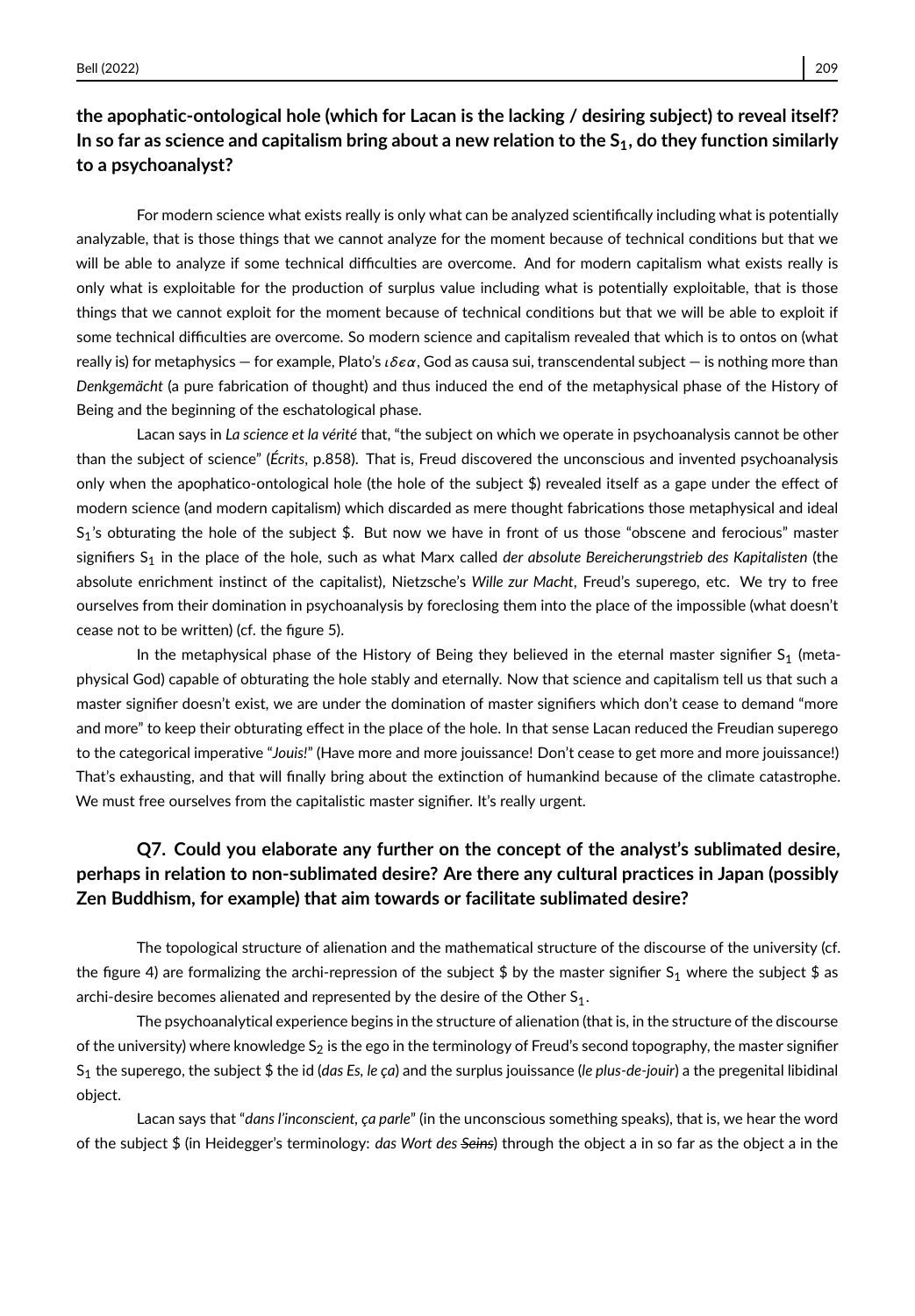discourse of the university is what Lacan calls a formation (*Gebilde*) of the unconscious. So the structure *a* / \$ (the right side structure of signifier / signified in the structure of the discourse of the university) is formalizing the formula: "*dans l'inconscient, ça parle*".

The transference is conditioned by the supposition of what Hegel called absolute knowledge (*das absolute Wissen*) in the place of the subject \$ in the structure of the discourse of the university. That's what Lacan called *le sujet supposé savoir* (the subject supposed to know). That means: the analyst *a* knows the truth of Being. (in Heidegger's terminology: die Wahrheit des Seyns).

N.B.: the "truth" in this expression: "the truth of Being" is not the "truth" of "the place of truth" of the four discourses. The "truth" in Heidegger's terminology is Being itself while the "truth" of the "place of truth" is the metaphysical "truth", that is, the Platonic .

You cannot arrive at the end of analysis in so far as you stay within the structure of the discourse of the university where the archi-desire  $\frac{1}{2}$  is repressed, alienated and represented by the desire of the Other S<sub>1</sub> (i.e. the superego) and where the metonymical sequence of the surplus jouissance a is gliding on the archi-repressed archidesire \$ (that means: pregenital objects cannot really satisfy the desire ).

Freud thought that the psychoanalytical process can finish when you have gotten rid of all fixations on pregenital objects and arrive at the genital organization which is the final stage of maturation of libidinal development and where you could obtain a full satisfaction of the sexual instinct in genital relationship (the phallic jouissance). But Lacan revealed that such a satisfaction is in fact impossible because there is no sexual relationship (*il n'y a pas de rapport sexuel*), that is, because the phallus Φ under the primacy of which the genital organization could be attained is impossible (doesn't cease not to be written).

In his article *Die endliche und die unendliche Analyse* written in 1937, that is, two years before his death, Freud seems to have arrived at the insight that to reach the phallic jouissance is in fact impossible and that instead of the phallic jouissance you can only encounter finally the castration angst, that is, the apophatico-ontological hole as the lack of phallus (-φ) you discover when you have gotten rid of all the dissimulations by the surplus jouissance a.

Freud thought that this impasse constitutes the limit of psychoanalysis. But Lacan transformed this impasse to a pass (*la passe*) by way of the sublimation of desire: if you can never satisfy your desire, neither genitally nor pregenitally, you can sublimate it by abandoning the phallic jouissance (which is in fact impossible) and the surplus jouissance a (which is in fact a correlate of the archi-repression of the archi-desire \$). And Lacan formalized this process in the structural transformation from the discourse of the university into the discourse of the analyst (cf. the figure 5) where the hole of the subject \$ comes out as such, de-alienated, that is, liberated from any obturation and any dissimulation. That constitutes the sublimation of the archi-desire \$ in which the end of analysis consists.

Sublimation is also a sort of jouissance in so far as Lacan said that, "only love enables jouissance to condescend to desire" (*seul l'amour permet à la jouissance de condescendre au désir*) and in so far as sublimation stops the metonymical gliding of the chain of surplus jouissance a on the subject .

I'll add that when Lacan says "love is sublimation of desire" this love is not eros but agapè. We must distinguish agapetic love from erotic love. And I'll add also that the sublimation of desire has the same structure as *creatio ex nihilo*, the resurrection from death to eternal life and the remission of original sin.

To bring the jouissance of sublimation into question Lacan referred frequently to artistic creations as concrete examples of *creatio ex nihilo*, in particular literary works such as poetic creation of *amour courtois*, (in *Séminaire* VII) and pieces of tragedy, for example, *Hamlet of Shakespeare* (in *Séminaire* VI), *Antigone of Sophocles* (in *Séminaire* VII), *la Trilogie des Coûfontaine* of Paul Claudel (in *Séminaire* VIII), etc.

And as it is well known, in his *Séminaire* XX (1972-1973) *Encore* Lacan took up as concrete examples of jouissance beyond phallic jouissance and surplus jouissance, the feminine jouissance. What happens there? That the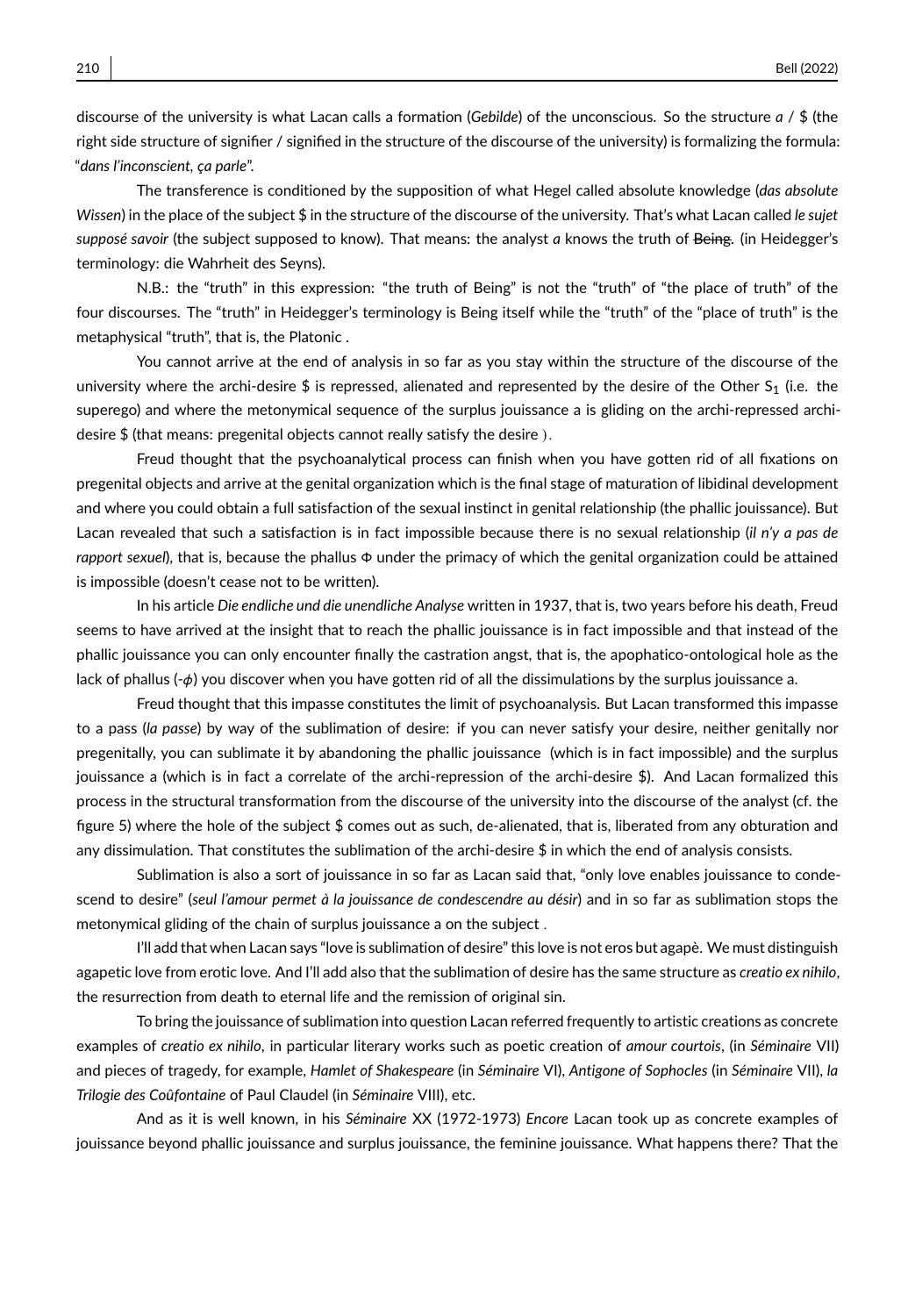structural transformation of the discourse of the university to the discourse of analyst is, so to say, staged on and with the female body where we can see and feel imaginary representations of coming out of the apophatico-ontological hole. Well known pathological examples of corporeal representations of the gaping hole are those cases of acting out such as anorexia nervosa, bulimia nervosa, self-mutilation, etc.

Of course, those cases are not concrete examples of the sublimational jouissance attained at the end of analysis, but imaginary representations of the jouissance beyond phallic jouissance and surplus jouissance. The sublimational jouissance attained at the end of analysis is not corporeal, but existential, not of or with the body, but of or with *Dasein*. It is usually a quiet jouissance, not necessarily dramatic.

Another characteristic of the sublimational jouissance is that it is at the same time a desire  $-$  a desire which Lacan called desire of the analyst and which is the condition of possibility of praxis of psychoanalysis. But we can observe such a desire also in creative artists and the indefatigable missionaries of Christianity for example. Such a desire no longer seeks a phallic jouissance nor a surplus jouissance, but doesn't cease to desire that another person attains the sublimation of desire in his or her turn. That is the true purpose (the eschatological purpose) of psychoanalysis.

Lacan talked of the trefoil knot in the last three sessions of his *Séminaire* XXV (1977-1978) *Le moment de conclure*. It is *de facto* his last *Séminaire* because in his *Séminaire* XXVI (1978-1979) *La topologie et le temps* he didn't talk as much as he had done in his previous one probably because of his worsening physical conditions. You know he died on the 9th of September 1981 because of colon cancer. He had been refusing necessary surgical interventions for the disease.

Anyway, it's my interpretation that the trefoil knot can be the symbol of the sublimation of desire in so far as it constitutes the end of analysis. In the last session of his *Séminaire* XXIV (1976-1977) *L'insu que sait de l'une-bévue s'aile à mourre* (this is an example of *lalangue* fragments; we can read: *L'insuccès de l'Unbewusst c'est l'amour,* that is, the unsuccess of the unconscious is love) Lacan said that he is striving to invent a new signifier with no meaning for the real — what kind of the real? I suppose he was talking of the real we could attain at the end of analysis. And I suppose he arrived finally in the last sessions of the next seminar at the invention of this new signifier with no meaning in the form of the trefoil knot. In this sense the trefoil knot is a renewed and refined version of the signifier of the lack of the Other S(A) of which Lacan said in his Séminaire XII (1964-1965) Problèmes cruciaux pour la psychanalyse that the end of analysis consists in it (cf. the figure 10, *le graphe du désir*).

The graph of desire (*le graphe du désir*, cf. the figure 10) seems very complicated, but its most essential line is that which begins at the subject \$ and ends at the signifier of the lack of the Other  $S(A)$ . This line represents the process of the dialectic of desire where the archeological hole of the subject \$ is first repressed and alienated and then de-alienated to come out finally in the place of the edge of the apophatico-ontological hole (cf. the figure 5). The *mathème* S( $\AA$ ) is topologically representing the edge of the hole.

The trefoil knot is, so to say, the  $S(A)$  with one more "twist". And the trefoil knot can be a symbol of the Holy Trinity, that is, of God who is Love (agapè), the love which Lacan said is the sublimation of desire.

As for Japan, do you expect something from the Japanese culture as regards sublimation of desire? No, you can't, as Lacan says: "I expect nothing from Japan" (*Autres écrits*, p. 497). Why? Because those who are dwelling in the Japanese language are quite satisfied with their master signifier S1 so that they don't need the discourse of the analyst.

You mentioned Japanese Zen Buddhism. In fact, it is one of the typical examples of what Alexandre Kojève called snobbism in its pure state in Japanese culture. What they call nihil (mu) in Japanese Zen is nothing more than a master signifier  $S_1$  obturating the apophatico-ontological hole.

Roland Barthes' expression *L'Empire des signes* means the domination of seeming (*semblant*). Everything in Japanese society and culture is a seeming because the Japanese master signifier S1 won't cease the archi-repression of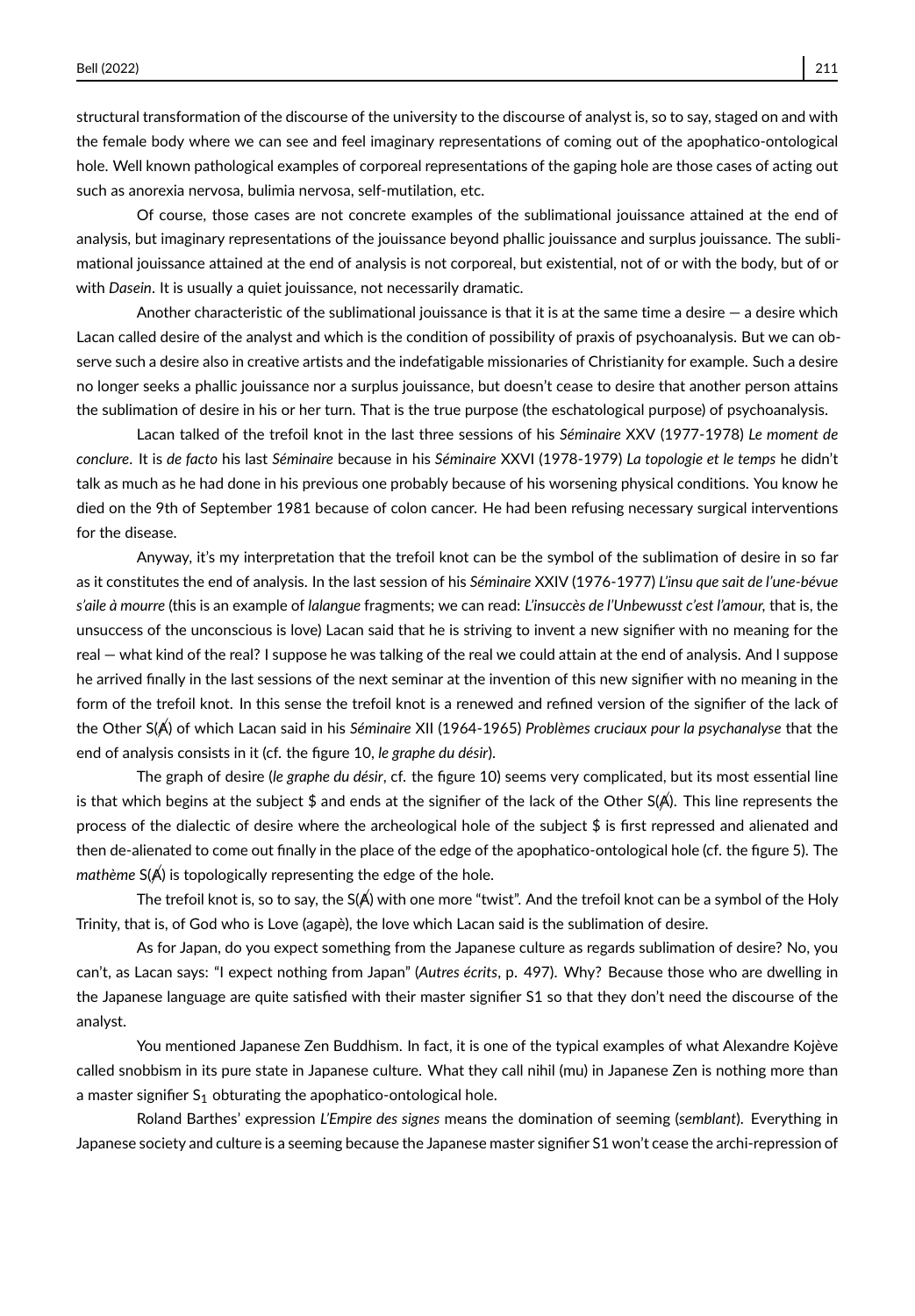

**FIGURE 10** 

the truth of Being \$. That is creating an unbearable situation for discriminated people in Japan, especially for women.

What you could expect from Japan is only this: the extinction in the near future of the people whose mother tongue is Japanese. The total fertility rate of Japan was 1.41 in 2016 because it is very difficult for Japanese women to bear and bring up children because of their economical, sociological and psychological condition in Japanese society. That means there will be only two thousand Japanese in 3000 CE. In reality we will have sooner or later the occupation of the Japanese archipelago by the Chinese capital (not by the Chinese army) and / or a massive immigration from China, Philippines, Vietnam, Indonesia, etc. so that the Japanese language will sooner or later be spoken only in nursing homes for the elderly. You will see that Japanese society as it is now will perish because of the Japanese language and of the paranoia conditioned by the Japanese language which we call ideology of the Japanese Conference. The Japanese Conference is an ultranationalist political organization dominating *de facto* Japanese society by means of the ruling party LDP the members of which almost all belong to the Japanese Conference. According to the results of the national election in 2019 we can estimate that 80 – 90 % of Japanese voters are paranoiacs of the Japanese Conference. How Japanese society as it is now will perish because of the Japanese language — that will be an interesting subject for sociological and historical studies maybe after the 22nd century.

# **Q8. I understand Descartes systematic doubt, but how does** *je pense donc je suis* **summarize what happens in analysis? Isn't that the discourse of the Ego? I thought Lacan inverted this:** *« Je pense où je ne suis pas, donc je suis où je ne pense pas » ; « je ne suis pas, là où je suis le jouet de ma pensée. Je pense à ce que je suis, là où je ne pense pas penser » (Écrits***, p.517).**

As indicated in figure 6 Lacan's interpretation of "*cogito ergo sum*" is implying the structural transformation from the discourse of the university into the discourse of the analyst. To think of such a structural transformation makes the difficulties we have when we read such authors as Heidegger, Lacan, etc.

The *cogito* is situated in the structure of the discourse of the university where the *sum* is to strike out: sum because it is the sum of the subject \$ in the place of what doesn't cease not to be written. That is, in the discourse of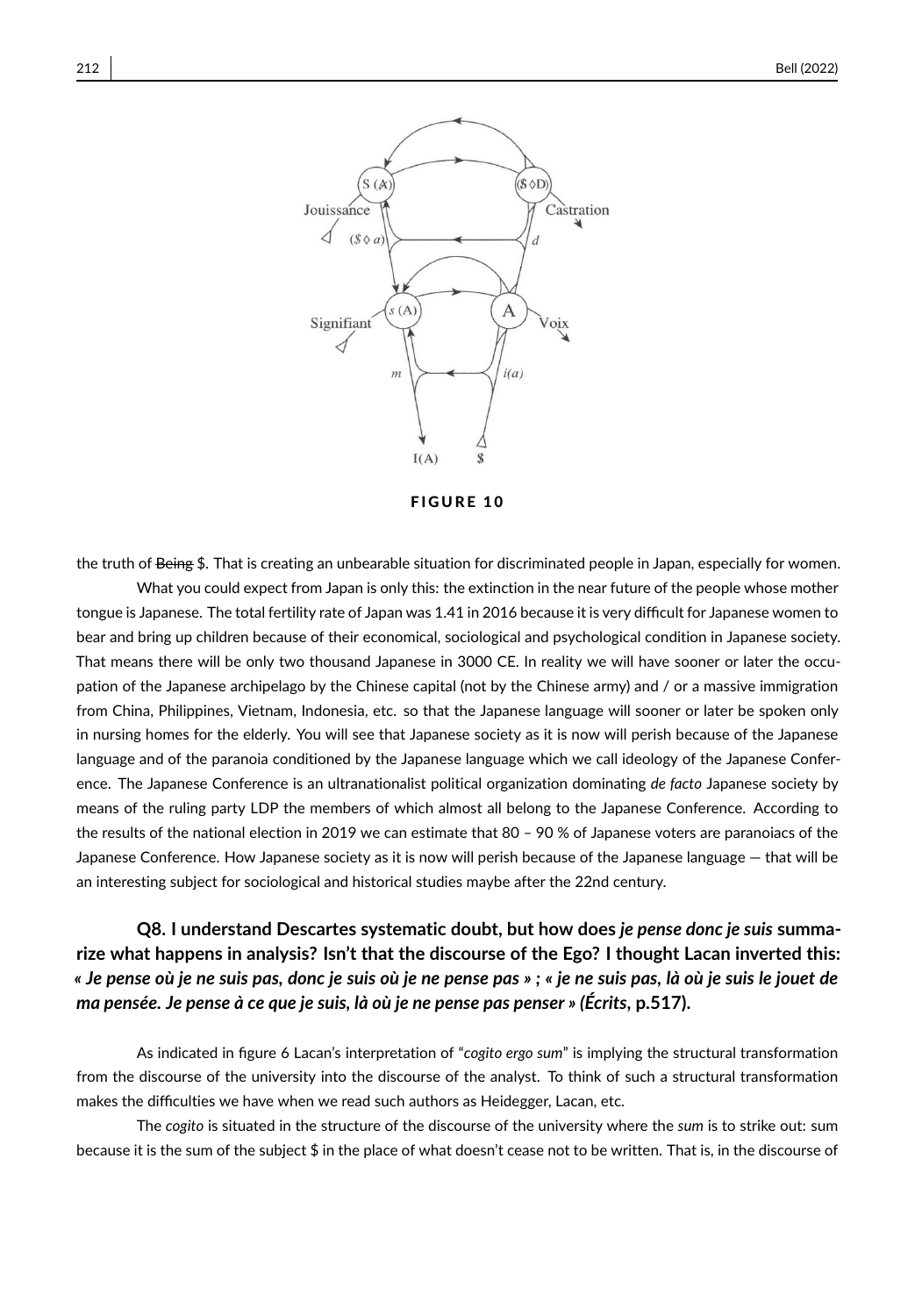university we must say: *sum*, i.e. *non sum* (I am not).

The *sum* as far as it comes out after the ergo is situated in the structure of the discourse of the analyst where the *cogito* as the transcendental ego S<sub>1</sub> of thought (*Denken*) and cognition (*Erkennen*) is foreclosed into the place of what doesn't cease not to be written. That means: *non cogito* (I don't think).

# **Q9. In my dissertation** *Psychotherapeutic Subjectivities***, I characterize Cognitive Behavioral Therapy as a form of therapy predicated on the University discourse. Since you propose that the Japanese language is itself a form of University discourse, does this make CBT a popular psychotherapy modality in Japan?**

No, not at all. Japanese patients prefer being heavily medicated with anxiolytics and antidepressants because words in the Japanese language are meaningless for them and CBT depends also on language. Japanese society is the example *par excellence* of modern nihilistic society.

# **Q10. To what extent have the demands associated with globalization affected mental health in Japan? Is it common to link mental health conditions to pressures or changes associated with globalization? Would you consider the phenomenon of** *Hikikomori* **as an example of a psychopathology caused by globalization?**

In my own clinical experience of patients of self-seclusion which is very limited (less than ten patients I examined by myself by a home visit and some more patients whose parent or parents came to consult me) almost all of them were schizophrenics. I have no opinion on the psychopathology of self-seclusion in general.

As for globalization, if we think of globalization *lato sensu* it began with Christopher Columbus and the whole Japanese society was unescapably challenged by its effects in 1853 when some US navy warships came to Japan. This event triggered the end of the more than 200 years of isolationism and the Japanese society was forced to open itself to the global effects of modern science and capitalism. What happened then in the Japanese language? Innumerable words and ideas of the Occidental civilization were translated and introduced in some decades of the later half of the 19th century. And such flows of importation of Western words and ideas have never ceased till today. Curiously enough, those Western words are translated in Japanese with Chinese words (principally combinations of two Chinese characters) which are pronounced in an imitationally Chinese way (*on-yomi*) so that they have no meaning in the Japanese language per se. And after 1945 innumerable American words are continuously introduced without proper translation, that is, they are pronounced in an imitationally American way so that they are also meaningless in the Japanese language per se. The result is this: that the Japanese language can no longer function as a language. You could hardly imagine the situation: those who are dwelling in the Japanese language must speak not only Chinese in an imitational way but also American in an imitational way in their everyday life in their own country. They can no longer think in a proper sense of this word "think". The whole Japanese society is now petrified in its paranoiac ideology of ultranationalism and patriarchalism. In this lamentable situation the most vulnerable people are Japanese women. Their frequent psychopathologies are anxiety, depression, and acting out such as eating disorders, self-mutilations, etc. It's difficult for them to imagine a happy marital life. The result is the low fertility rate which makes Japanese society unsustainable as it is now. As I told you already you will see Japan as it is now disappear in some decades because of the Japanese language.

To finish, I can add a case history of a young Japanese woman who was a psychiatric patient of one of my colleagues. He treated her psychopharmacologically for several years because of her depression and self-mutilation.